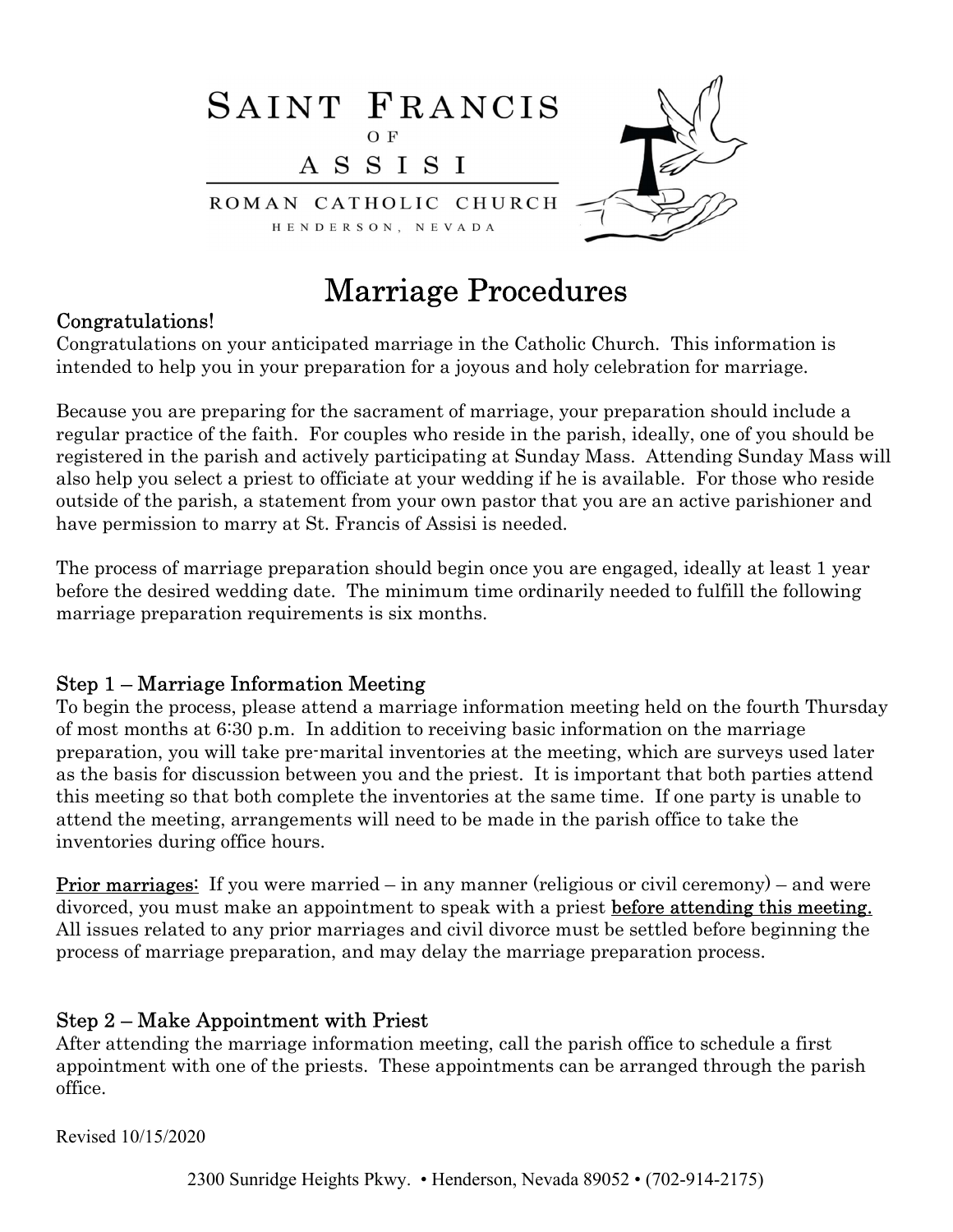When you meet with the priest, he will set the wedding date with you once your Freedom to Marry is established. Once the wedding date is set, remember that you are nonetheless obligated to fulfill all pre-marital preparation requirements in order for the wedding ceremony to take place.

The times for the wedding ceremonies are as follows:

- Friday at 5:00 p.m.
- Saturday at  $11:00$  a.m. or  $1:30$  p.m. (only)

Requests for weddings Monday-Thursday may be considered provided that they do not conflict with other parish activities. Generally, marriages are not encouraged or scheduled during the Lenten Season. Any exceptions or specific requests in regards to this should be discussed directly with your Priest preparing you for marriage. Weddings are not celebrated during Holy week or on Sundays.

Important: Please do not book a reception hall prior to scheduling the date and time of your marriage with the priest. All the prior requirements must be met before a date on the church calendar can be confirmed. We have many weddings annually at St. Francis of Assisi already confirmed on the calendar. Please have at least 2 alternate dates in mind when you meet with the priest.

### Step 3 – Documents and Offerings

The following documents and offerings are required:

- Catholic baptism certificates: For all Catholics, a new baptism certificate issued within the last 6 months must be provided. You need to contact your church of baptism to receive this. The authentic certificate must be submitted to the parish. Photocopies or faxes are not accepted.
- Non-Catholic proof of baptism: For baptized non-Catholics, any proof of baptism may take the form of, in order of preference, a baptismal certificate, a page copied from a sacramental register, an affidavit of the fact of baptism by a parent of other witness, or some other reliable proof.
- Affidavits of freedom to marry: An affidavit of freedom to marry is required for each of you. The forms will be distributed at the Marriage Informational Meeting. The form is completed by a parent, close relative, or, if necessary, another person who has known you at least since the age of 16. It needs to be notarized by a priest, deacon, or public notary.
- Certificate of death or declaration of nullity: A certificate of death or ecclesiastical declaration of nullity is required for each prior marriage (religious or civil), if any.
- Offering: Wedding offerings cover the hard costs of a wedding ceremony here at St. Francis of Assisi. Note: No couple will be denied a Catholic marriage or preparation for a Catholic marriage due to poverty. If the offering to the church creates a hardship, please discuss this with the priest preparing you for marriage.

The suggested wedding offering of \$900.00 includes: pre-marital inventory, wedding planning booklet, wedding coordinator, altar servers, cantor and organist, church fees, etc. Couples may give a separate offering/gift to the priest the day of the wedding. To confirm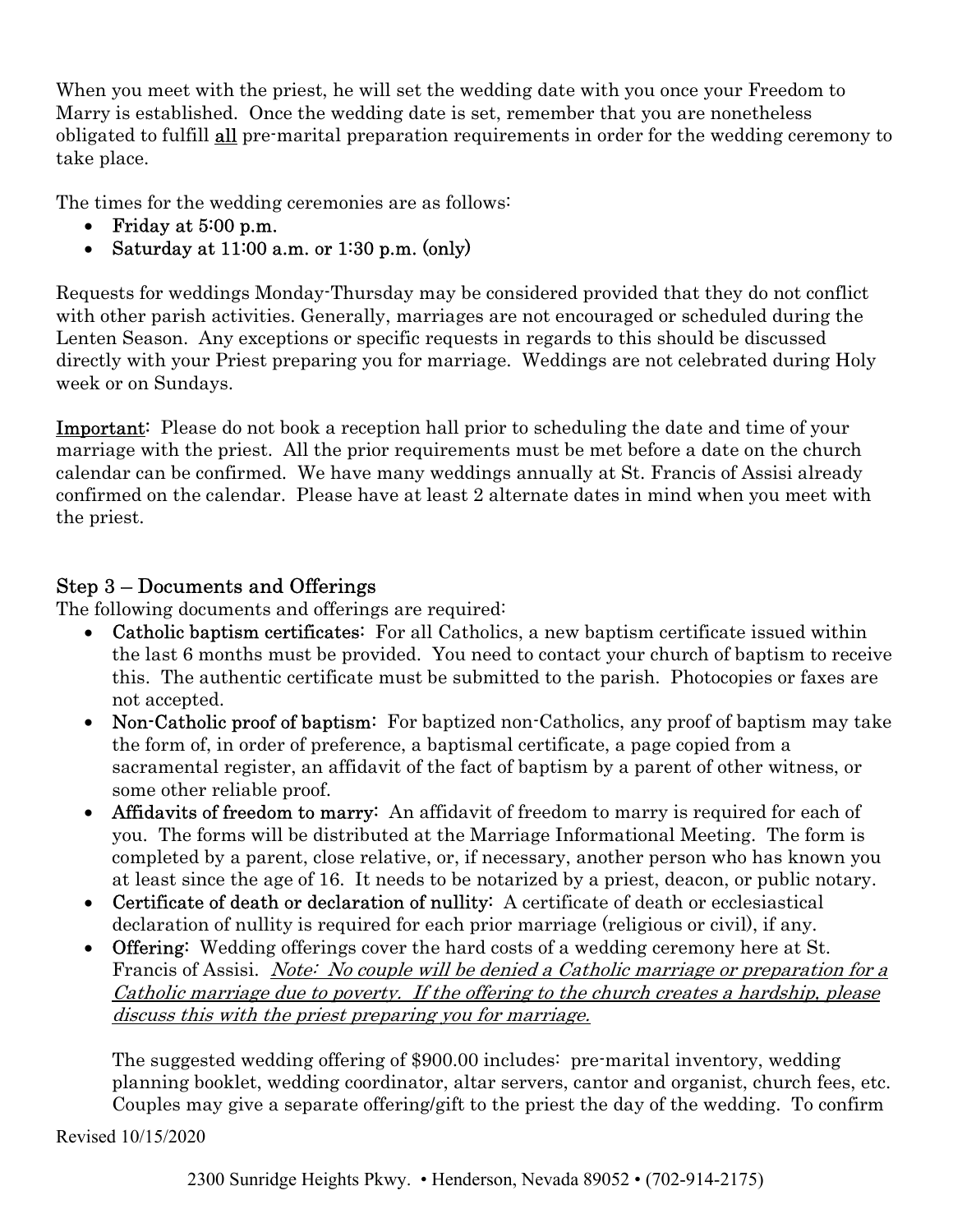the date of the wedding, couples will need to make a deposit. The balance of the wedding offering is due no later than 1 month prior to the wedding. Once the deposit is made, a wedding coordinator and a wedding rehearsal time will be assigned. (If you later decide not to get married, the offering already paid will be refunded less the cost of materials already received.)

There is a suggested offering of \$300.00 for couples who intend to marry at another parish, and are only being prepared at St. Francis of Assisi. This suggested offering includes: pre-marital inventory, wedding planning booklet, and parish expense associated with marriage preparation.

Important: All canonical documents, marriage license and certificates, wedding planners, music selections and offering should be received in the parish office at least 1 month prior to the wedding.

# Step 4 – Marriage Preparation Program

A program for Marriage preparation must be completed. You may attend any Pre-Cana Program, Engaged Encounter Weekend, Evenings for the Engaged, or other similar program offered by any parish of the Diocese of Las Vegas. Here at St. Francis of Assisi we offer a Pre-Cana Day twice per year. This will be discussed with the priest at your initial meeting to determine which program is best for you. There is a fee of \$100.00 which covers materials for these programs due at the time of registration.

#### Step 5 – Sacramental Preparation

Prior to celebrating your wedding ceremony, Catholics are to receive the sacraments of Reconciliation (Confession) and Holy Communion. It is also strongly recommended that if you are baptized as a Catholic, but have not yet received Confirmation that you enroll in the parish program for Confirmation preparation. Contact the Faith Formation Office at (702) 914-3529 for more information.

# Step 6 – Planning the Ceremony

Wedding coordinator: After the wedding date is set, and a deposit is made, a wedding coordinator is assigned to help you plan the ceremony. The wedding coordinator will:

- Meet with you to plan the ceremony (except music), including selection of the readings, planning the procession, and assist with plans for decoration.
- Conduct the rehearsal.
- Assist at the wedding ceremony.

The wedding coordinator should contact you within 2 weeks of being assigned. The wedding coordinator will give you her contact information at that time. Planning of the ceremony is done with the bride and groom only, not through parents or others.

Revised 10/15/2020 Note: If you have hired an outside wedding coordinator, they are welcome to help at the wedding, but will take direction from the parish wedding coordinator, and will follow all parish guidelines. The parish wedding coordinator will handle all details related to the church wedding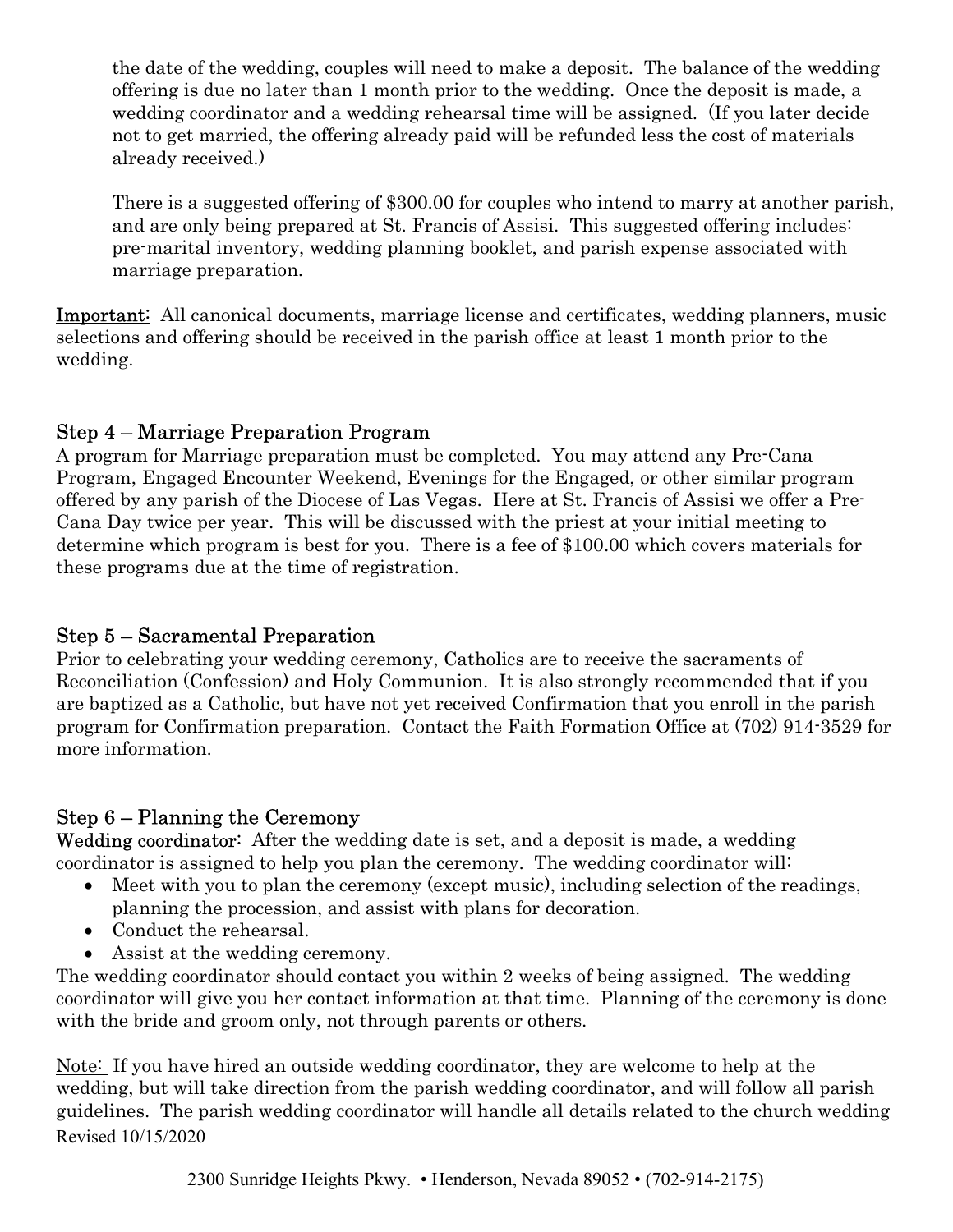ceremony itself. Outside wedding coordinators may not promote St. Francis of Assisi as a destination wedding, or advertise, using any media forums, weddings they have coordinated with St. Francis of Assisi.

Note: St. Francis of Assisi reserves the right to bar any outside wedding coordinator from returning for future weddings if these rules are not adhered to.

Rehearsal: After the wedding date is set, and the deposit is made, you will be assigned a time for the rehearsal. Wedding rehearsal dates are usually the day before the wedding; however, they are scheduled based on the availability of the parish hall. One hour maximum is allotted for rehearsals. The ceremony must be completely planned prior to the rehearsal. All rehearsals must begin on time as there may be other rehearsals or parish events scheduled afterwards. Wedding rehearsals start at the scheduled time, even if everyone has not arrived on time, so please encourage those in your wedding party to arrive early.

Wedding ceremony: The Rite of Matrimony is ordinarily celebrated within Mass when both of you are baptized, practicing Catholics. When a Catholic is marrying a non-Catholic, a full wedding ceremony is celebrated, but the celebration of the Eucharist is omitted

Music: 2-3 months before the wedding, call the office to set an appointment with the parish music director, to plan the music. The following rules apply to the music:

- Only sacred or religious music that is positive and joyful and expresses a Christian view of life and love is permitted. Contemporary love songs, secular music, show tunes, etc., can more appropriately be incorporated into the wedding reception plans.
- The music is to fit the part of the liturgy in which it will be used.
- Recorded music is also not permitted as the worship of God is meant to be live.
- Only organists and cantors who are employed at St. Francis of Assisi Church may be used.
- Additional instrumentalists, such as trumpet, harp, or a string group, may be hired at additional cost. Those hired are subject to approval of the parish music director.

# Step 7 – Civil Marriage License

You need to obtain a civil marriage license from the Clark County Clerk's Office. The license and certificates must be submitted to the parish office no later than 1 month before the wedding. For information on securing the civil marriage license, go to:

www.accessclarkcounty.com/depts/clerk/Pages/marriage\_information.aspx.

# Final Step – The Wedding Day

Timeliness: Weddings will start at the scheduled time, even if everyone has not arrived on time, so please encourage those in your wedding party to arrive early. If you, as bride or groom, arrive late, portions of your ceremony may be omitted, music ministers may need to depart prior to the end of your ceremony due to other commitments they may have, and photographs in the worship space after the ceremony may not be possible.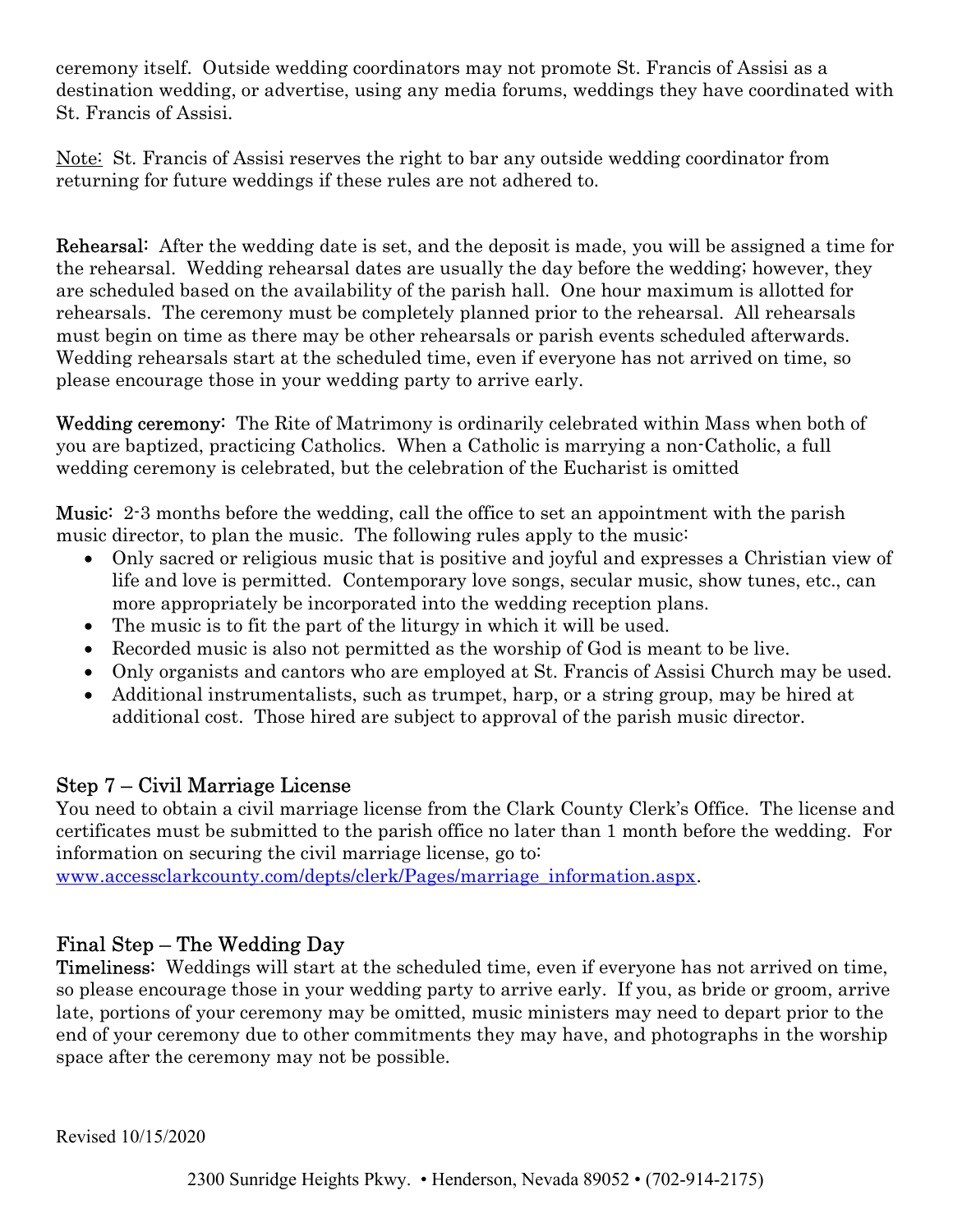Flowers: In addition to corsages, boutonnieres and bouquets, you may desire to purchase floral arrangements for use during the liturgy. Flowers are to be delivered only 1 hour before the ceremony and should be removed after the ceremony.

Special seasons: During the seasons of Advent, Christmas, Lent and Easter, it is not permitted to remove or relocate seasonal decorations. However, you may bring additional arrangements.

Pew bows: Pew bows or ribbons are permitted in the center aisle of the worship space. They are to be secured with rubber bands or pipe cleaners. Plastic clamps, scotch tape, tacks, pins, or other adhesives may not be used as they can damage the chairs.

Flower girl and ring bearer: Flower girls and ring bearers are permitted in the ceremony. However, it is unrealistic to expect children unaccompanied by an adult under the age of 5 to perform this task without excessive difficulty. Even when young children do well at the rehearsal, it is often overwhelming for them during the actual ceremony.

Lectors: You may choose three lectors to read the first and second readings and the General Intercessions from among your family and friends. If the marriage is being celebrated within Mass, the lectors need to be Catholic. If marriage is celebrated outside of Mass, any baptized Christians may serve as lectors.

Aisle runners, flower petals (real or silk), birdseed, rice, etc.: These things are prohibited both inside and outside because they pose potential danger, especially for older individuals. Nothing may be put on the floor or thrown. Due to concern for danger to individuals, damage to parish property, and harm to the environment, hurricane candles, confetti silly string, glitter, bubbles, balloons, coins, doves, etc., are not to be thrown or released inside or outside on parish property, including in the parking lot. They create liability problems so no exceptions can be made.

Modesty: Modest and respectful attire is required for all in the worship space. Dresses of women in the wedding party must have a modest cut.

Cultural/Ethnic customs: The observance of certain cultural/ethnic customs may be observed if desired, such as the use of the cord and the veil or blessing and giving of coins (arras). Please discuss these with your wedding coordinator. If you desire these customs, you will need to supply the needed items.

Unity Candle: The Unity Candle is not a cultural/ethnic custom allowed in the Catholic Marriage Rite.

Presentation of Flowers to the Blessed Virgin Mary: This is another optional custom. If desired, it can be included near the end of the ceremony. If chosen, you need to supply the flowers for this.

Photography: The marriage ceremony is a sacred event. In order to preserve the sacredness of the ceremony but also provide the opportunity for photography, please instruct your photographer or videographer according to the following rules:

They are to have a respectful demeanor fitting for a place of prayer.